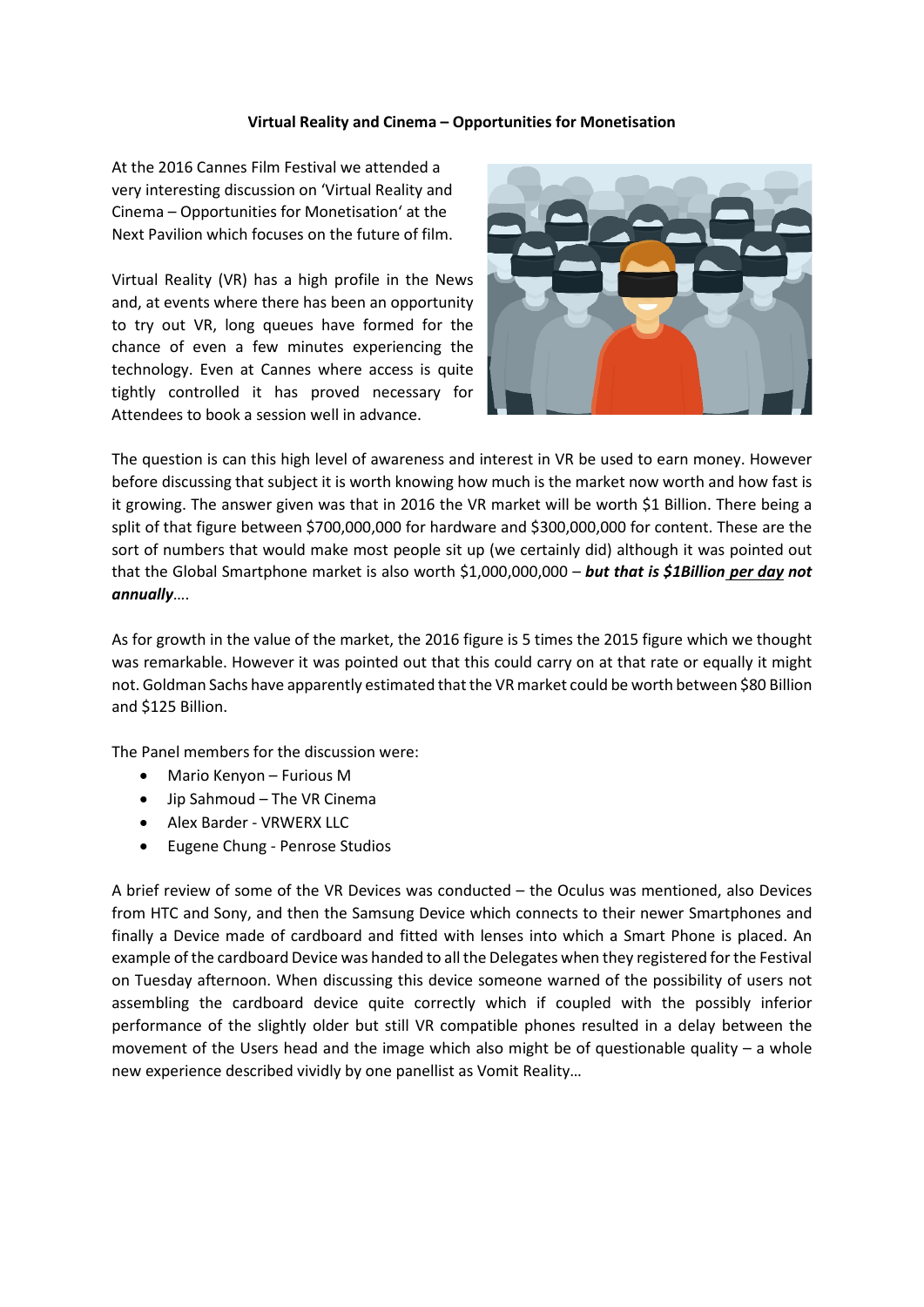The "top end" VR headsets are currently between \$600 and \$800 which is a bit more than a top of the range Smartphone. It should be remembered how often a Smartphone is used as well, for example if someone looks at their \$500 phone 50 times a day for two years that works out at around 0.01 cent per look. You are going to have to use your new VR headset a lot to get a similar level of value for money out of it. When viewed on a Bar Graph it is clear that at present VR Equipment sales are tiny compared to Smartphone sales.

There are some issues with VR to be confronted which could have an impact on the take up of VR and therefore the income generated from it. For example most entertainment is experienced in the Company of others, for example when you go to the Cinema or Theatre with your Partner or friends or family. A photo was shown of a crowded cinema where everyone was wearing large headsets which clearly would mean you lose contact with the person you went along with. VR could be utopian (a way to transport the user to a magical new world) or it could be dystopian – suppose the new virtual world becomes more important than the actual real world and users get hopelessly addicted? It was also noted that prolonged use of VR could affect the way the senses work when you remove the headset, for example you might be well advised to delay getting behind the wheel of a car for a while…

There are other issues. VR is expensive to produce and heavy on data, a few minutes of VR can be many Gigabytes of data. So to make and distribute a longer VR movie you will be handling a very large dataset. A very large percentage of the world's population use spectacles, it is likely they are going to have to remove them to use a VR headset. Then there is the question of the weight of the Devices. What weight can be tolerated for say a 90 minute VR Film? Another issue is the reaction of some users. A brief video of a Lady trying VR was shown. We do not know what horrors they presented via the Device but she quickly flew into a panic and someone had to step in rapidly and remove the Device to return her to non-virtual reality!

One of the Panel Members did mention that in their view (and this was although they were heavily involved in VR obviously) it was, at the end of the day, just another medium – warning the Audience to beware of there being too much hype around it.

The whole question of how long a VR Film should be was discussed. Eugene Chung described a film his company had made 'Allumette' which was 20 minutes long. Another panellist seemed to think 30- 35 minutes was about right. The possibility of people adapting to VR and being happy to spend longer in a Virtual World was also raised. VR was described as being unique as it connect to the brain far more directly and provides a lot more information/stimulation more immediately than say reading a passage in a book and imagining the scene the Author is creating as you read. Of course successful VR also requires the total immersion of the user in the VR world with no distractions from the real one! The conclusion to the "how long" discussion was that at present no one really knew!

The next question was where would someone go to experience  $VR - if$  it is to grow then people have to try it and then hopefully want to go out and buy more of it. You need to purchase a headset or go to a VR Cinema such as the one being operated by Panel Member Jip Sahmoud. His VR Cinema has had 25,000 Visitors at a cost of 12 Euros a visit – comparable to a traditional cinema. He addressed the issue raised earlier of the "shared experience" which is part of a trip to a more traditional cinema by saying that his Customers still discussed the film together after removing the headsets. He also noted that discussing the film during the presentation in a traditional Cinema can make you unpopular with the other Audience Members around you, along with talking on your Mobile or eating popcorn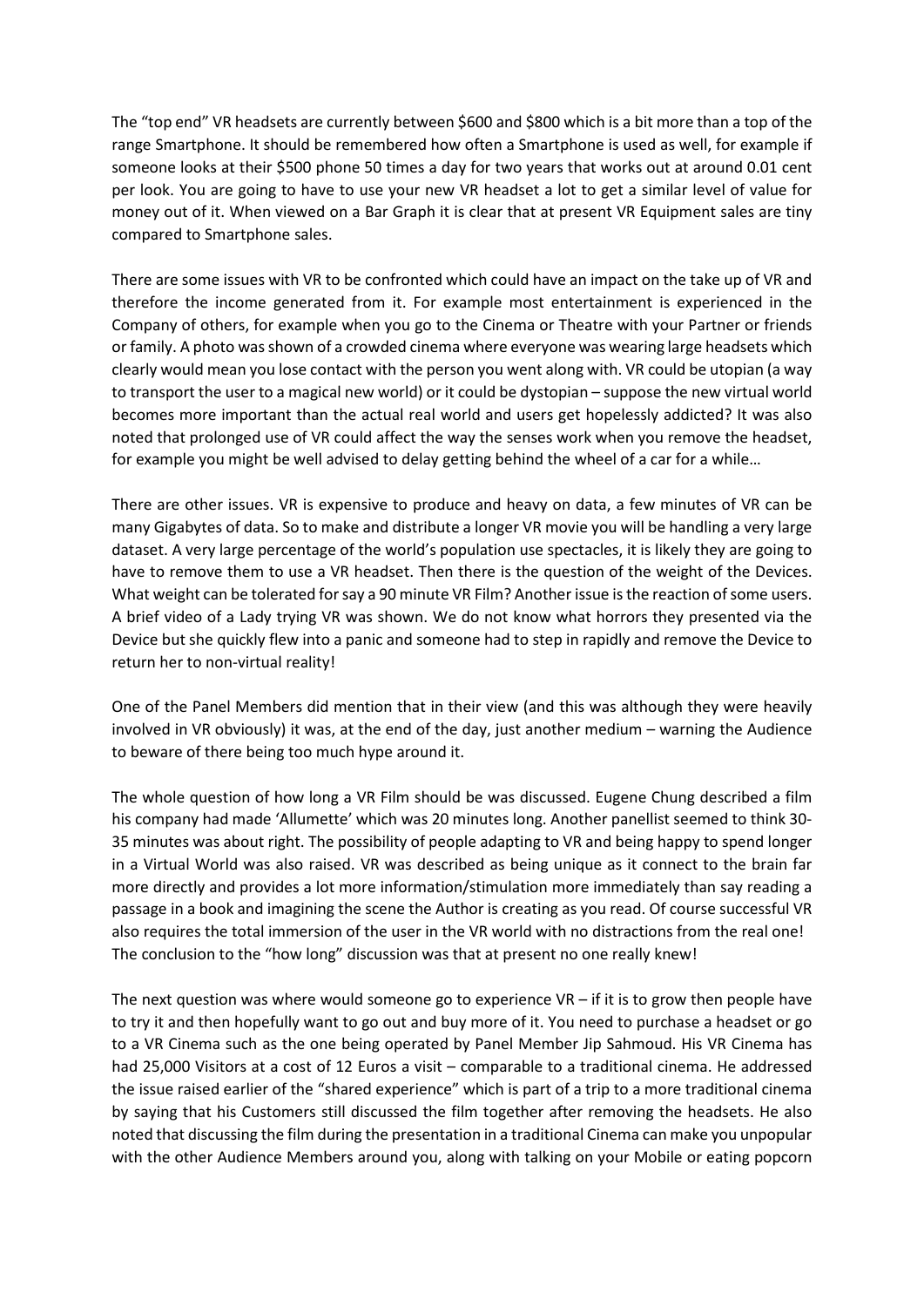noisily and so on. Another way to build demand for VR was to open VR Arcades to allow people to try it out and apparently this is already big Business in China and Korea.

During the above part of the session there was a lively discussion of where and how to pitch the price of the content. Eugene said his company had made some content available for free – for a limited time - to stimulate demand. Other Panel Members were not enthusiastic about this approach as they felt it risked devaluing the content and there was a risk that even setting a low price initially could lead to a situation where the price charged was permanently depressed. Slightly outnumbered (although we should say the discussion was entirely amicable) Eugene reiterated that the content had been made available for free for a limited time only. If it was good enough Consumers would be prepared to come back and pay for more of the same quality in the future in his view. Finally it was generally recognised that there was two types of content to consider within the world of entertainment – Cinema and Gaming and they are different.

VR as a new art form was discussed. It appeared that everyone agreed it needed to be 360 degree so the user felt they were inside the production with the action happening around them. Without that there was no point in using VR. There was some suggestion that VR was better suited to Theatre Directors than Film Directors as the former were used to working in 3D with each person in the Theatre Audience getting their own perspective of the Show depending on where they were sitting (which would depend on how much their ticket cost).

How are the Big Hollywood studios approaching VR? It appears that interest is high although VR could be viewed as a "disruptive innovation". This was defined as a situation where the new technology would be hard for a large organisation to organise itself to work with it effectively while a small firm might be able to respond more quickly to the developing technology.

Some felt that VR would be easier to take up for people who had never worked in traditional Cinema and that today's teenagers who had grown up with the new technologies and were more used to "a virtual way of thinking" (we cannot think of a better phrase!) would be the ones who would really take it forward in the future.

*"VR is a level playing field as a new Art Form. There will be a 14 year old Kid working in his Parents Garage who will be the VR Spielberg of the future"…"Young Kids will do things with VR we never thought of"*

Another subject was the representation of the Human form in VR, this is not seen as an easy thing to do but interestingly appeared that you might not need to represent a Human in a totally photo realistic way and that an Avatar, even one as simple as an Oculus Toy Box Character which apparently is a simple shape with two eyes had proved acceptable.

The subject of Augmented Reality was touched on very briefly. Eugene predicted a merging of VR and AR in the future and further envisaged glasses of some kind replacing VR headsets and even Smart Phones. Alex felt that it was quite likely that the use of VR in the fields of Education, Medicine, Professional Training in the workplace and other areas of Human activity would far exceed the size and value of VR in the world of entertainment.